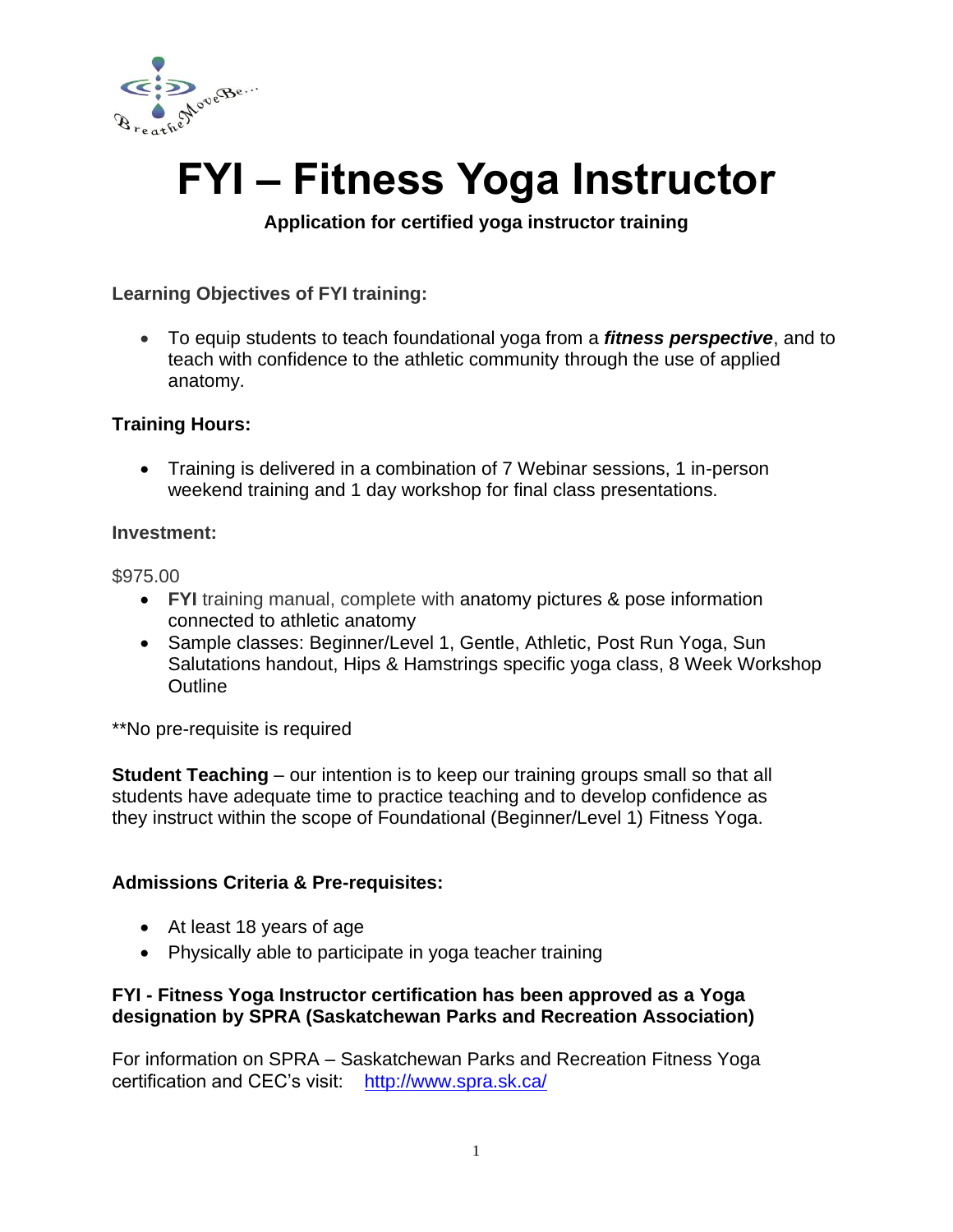

## **Cancellation & Refund Policy:**

In the event that BreatheMoveBe cancels an event, all fees will be refunded in full. All cancellation notices must be made in writing via email to Shirley Berthelet or Leanne Parsons – [running@breathemovebe.ca](mailto:running@breathemovebe.ca)

- More than 7 days' notice: Refund less \$100 administrative fee which can be transferred to future FYI training
- Less than 7 days' notice: Refund 50% of the registration fee
- Less than 24 hours' notice: No refund will be issued

**With the intention of providing a small group atmosphere a limited number of applications will be approved for this yoga instructor certification, an in person or phone interview may be requested.**

| <b>Application Form</b> |                                                                                  |  |
|-------------------------|----------------------------------------------------------------------------------|--|
|                         |                                                                                  |  |
|                         |                                                                                  |  |
|                         |                                                                                  |  |
|                         |                                                                                  |  |
|                         | Home Phone: _______________________________Cell Phone: _________________________ |  |
| <b>Email Address:</b>   |                                                                                  |  |
|                         |                                                                                  |  |

1. Do you currently have a regular personal practice? If so, where do you attend classes? What style(s) of yoga do you practice?